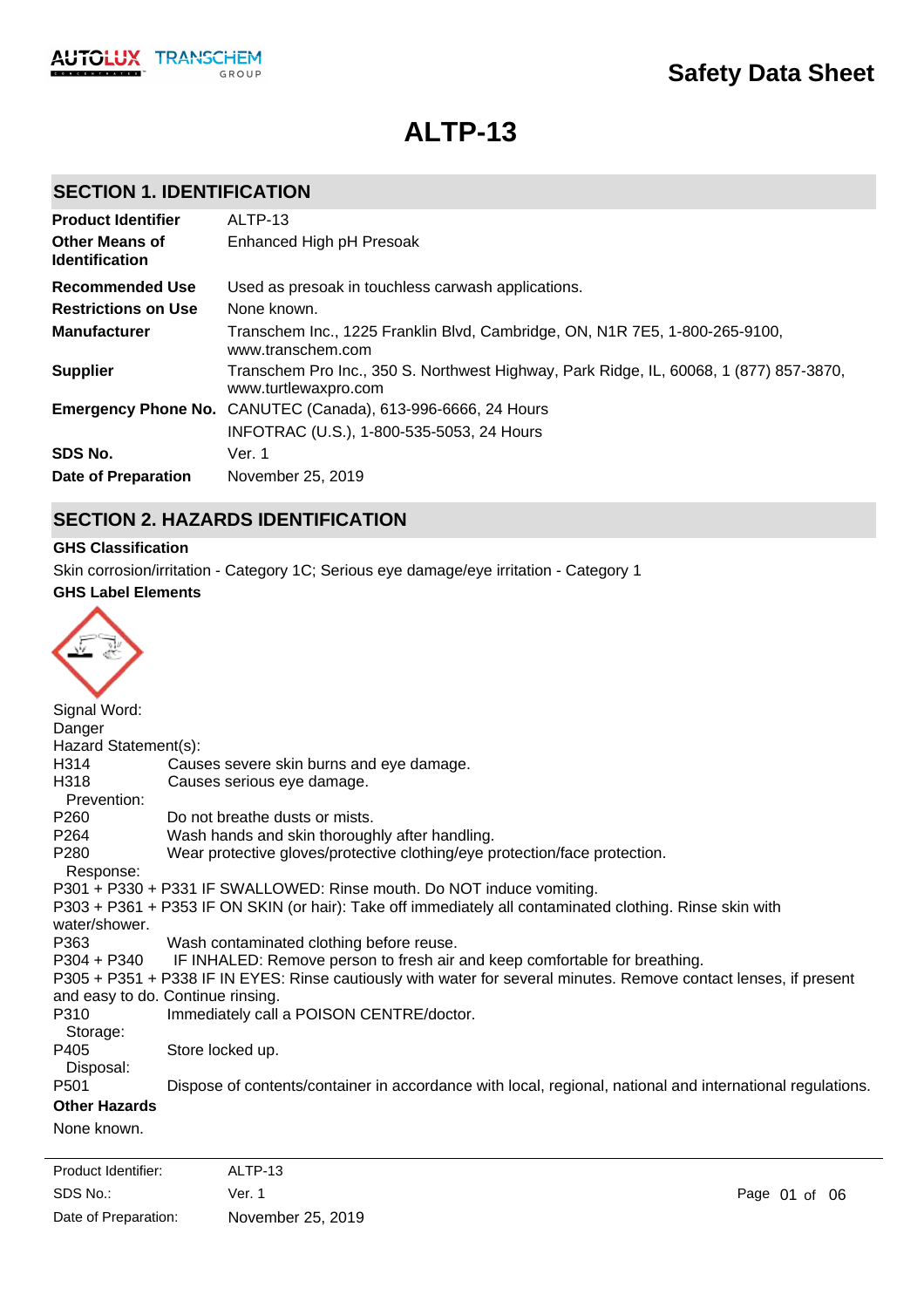# **SECTION 3. COMPOSITION/INFORMATION ON INGREDIENTS**

Mixture:

| <b>Chemical Name</b>                  | <b>CAS No.</b> | $\%$    | <b>Other Identifiers</b>            |
|---------------------------------------|----------------|---------|-------------------------------------|
| Tetrasodium EDTA                      | 64-02-8        | $3 - 7$ | Ethylenediaminetetraacetic<br>lacid |
| Potassium hydroxide                   | 1310-58-3      | $3 - 7$ | Caustic potash                      |
| Sodium Metasilicate                   | 6834-92-0      | $3 - 7$ | IN/A                                |
| Alcohols, C9-11, ethoxylated, liquids | 68439-46-3     | $1 - 5$ | Alcohol ethoxylate                  |
| Lauryl Dimethyl Amine Oxide           | 1643-20-5      | $1 - 5$ | IN/A                                |

#### **Notes**

The specific chemical identity and/or exact percentage of composition (concentration) has been withheld as a trade secret.

# **SECTION 4. FIRST-AID MEASURES**

#### **First-aid Measures**

#### **Inhalation**

Move to fresh air. Get medical advice/attention if you feel unwell or are concerned.

#### **Skin Contact**

Take off immediately contaminated clothing, shoes and leather goods (e.g. watchbands, belts). Immediately rinse with lukewarm, gently flowing water for 15-20 minutes. Immediately call a Poison Centre or doctor. Thoroughly clean clothing, shoes and leather goods before reuse or dispose of safely.

#### **Eye Contact**

Immediately rinse the contaminated eye(s) with lukewarm, gently flowing water for 15-20 minutes, while holding the eyelid(s) open. Remove contact lenses, if present and easy to do. Immediately call a Poison Centre or doctor.

# **Ingestion**

Never give anything by mouth if victim is rapidly losing consciousness, or is unconscious or convulsing. Do not induce vomiting. Rinse mouth with water. Drink one glass of water. Immediately call a Poison Centre or doctor.

#### **Most Important Symptoms and Effects, Acute and Delayed**

If on skin: may burn the skin. Permanent scarring may result. If in eyes: may cause serious eye damage. May irritate or burn the eyes. Permanent damage including blindness may result.

## **Immediate Medical Attention and Special Treatment**

**Target Organs**

Eyes, skin.

#### **Special Instructions**

Rinse affected area (skin, eyes) thoroughly with water.

#### **Medical Conditions Aggravated by Exposure**

None known.

## **SECTION 5. FIRE-FIGHTING MEASURES**

#### **Extinguishing Media**

## **Suitable Extinguishing Media**

Carbon dioxide, dry chemical powder, appropriate foam, water spray or fog.

**Unsuitable Extinguishing Media**

None known.

## **Specific Hazards Arising from the Chemical**

Does not burn.

materials.

## **Special Protective Equipment and Precautions for Fire-fighters**

Review Section 6 (Accidental Release Measures) for important information on responding to leaks/spills. See Skin Protection in Section 8 (Exposure Controls/Personal Protection) for advice on suitable chemical protective

| Product Identifier:  | ALTP-13           |
|----------------------|-------------------|
| SDS No.:             | Ver. 1            |
| Date of Preparation: | November 25, 2019 |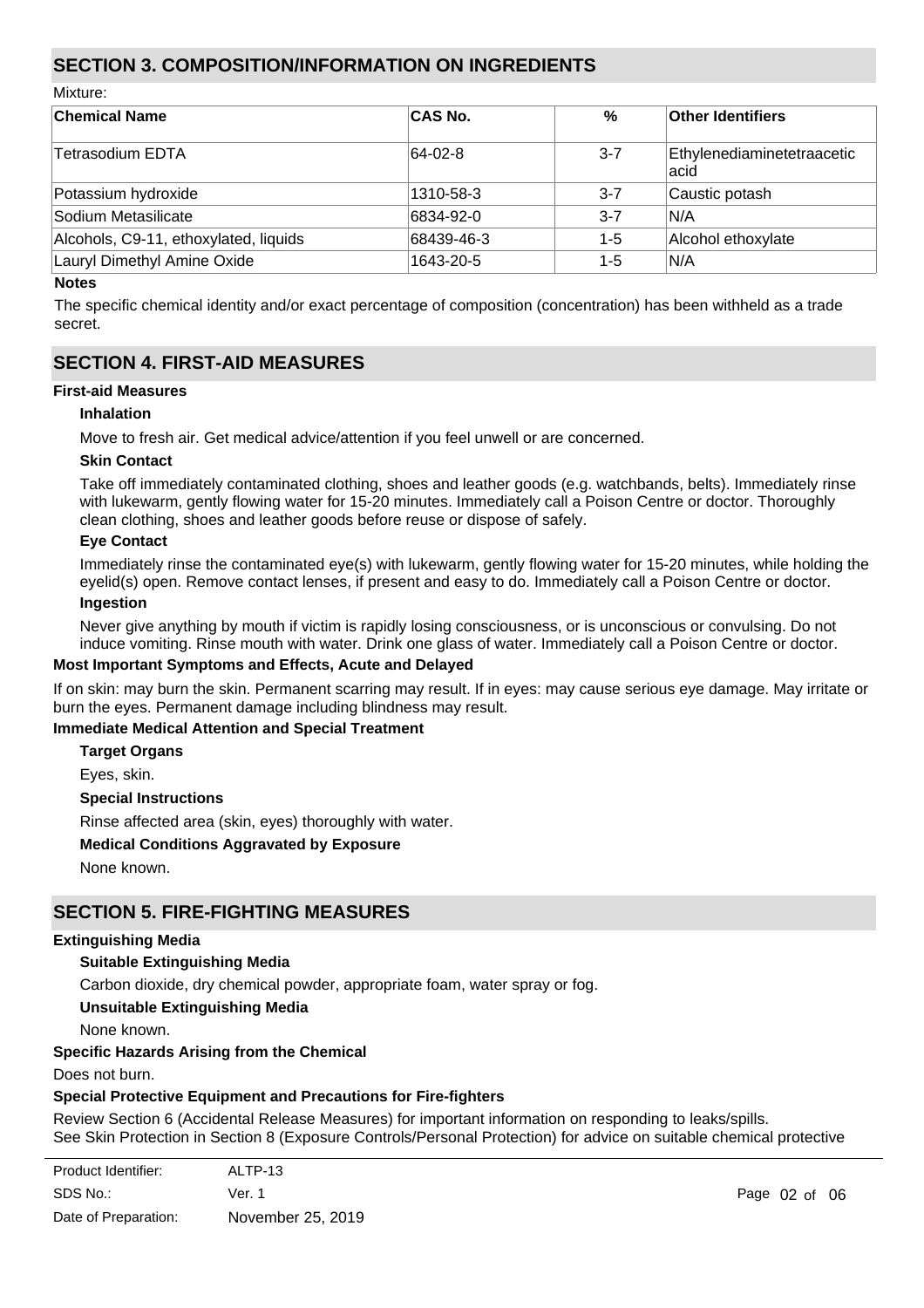# **SECTION 6. ACCIDENTAL RELEASE MEASURES**

#### **Personal Precautions, Protective Equipment, and Emergency Procedures**

Use the personal protective equipment recommended in Section 8 of this safety data sheet.

#### **Environmental Precautions**

Concentrated product: it is good practice to prevent releases into the environment. Do not allow into any sewer, on the ground or into any waterway.

#### **Methods and Materials for Containment and Cleaning Up**

Small spills or leaks: contain and soak up spill with absorbent that does not react with spilled product. Place used absorbent into suitable, covered, labelled containers for disposal. Large spills or leaks: dike spilled product to prevent runoff. Prevent from entering sewers or waterways. Remove or recover liquid using pumps or vacuum equipment. Review Section 13 (Disposal Considerations) of this safety data sheet. Contact emergency services and manufacturer/supplier for advice.

#### **Other Information**

Report spills to local health, safety and environmental authorities, as required.

## **SECTION 7. HANDLING AND STORAGE**

#### **Precautions for Safe Handling**

Do not get in eyes, on skin or on clothing. Avoid release to the environment. Wear personal protective equipment to avoid direct contact with this chemical. Thoroughly clean clothing, shoes and leather goods before reuse or dispose of safely. See Section 13 (Disposal Considerations) of this safety data sheet.

#### **Conditions for Safe Storage**

Store in an area that is: cool, dry, well-ventilated, separate from incompatible materials (see Section 10: Stability and Reactivity). Store in a closed container. Comply with all applicable health and safety regulations, fire and building codes.

# **SECTION 8. EXPOSURE CONTROLS/PERSONAL PROTECTION**

#### **Control Parameters**

|                      | <b>ACGIH TLV®</b> |             |            | <b>OSHA PEL</b> | <b>AIHA WEEL</b> |            |
|----------------------|-------------------|-------------|------------|-----------------|------------------|------------|
| <b>Chemical Name</b> | <b>TWA</b>        | <b>STEL</b> | <b>TWA</b> | <b>Ceiling</b>  | 8-hr TWA         | <b>TWA</b> |
| Potassium hydroxide  | 2 mg/m3           |             |            |                 |                  |            |

#### **Appropriate Engineering Controls**

General ventilation is usually adequate. Use a local exhaust ventilation and enclosure, if necessary, to control amount in the air. Provide eyewash and safety shower if contact or splash hazard exists.

#### **Individual Protection Measures**

#### **Eye/Face Protection**

Wear chemical safety goggles and face shield when contact is possible.

#### **Skin Protection**

Wear chemical protective clothing e.g. gloves, aprons, boots. Neoprene rubber, polyvinyl chloride, latex rubber.

#### **Respiratory Protection**

Not normally required if product is used as directed.

## **SECTION 9. PHYSICAL AND CHEMICAL PROPERTIES**

| <b>Basic Physical and Chemical Properties</b> |                                                   |  |  |
|-----------------------------------------------|---------------------------------------------------|--|--|
| Appearance                                    | Clear liquid.                                     |  |  |
| Odour                                         | Mild                                              |  |  |
| <b>Odour Threshold</b>                        | Not available                                     |  |  |
| рH                                            | > 13.3                                            |  |  |
| <b>Melting Point/Freezing Point</b>           | Not available (melting); Not available (freezing) |  |  |

| Product Identifier:  | ALTP-13           |
|----------------------|-------------------|
| SDS No.:             | Ver. 1            |
| Date of Preparation: | November 25, 2019 |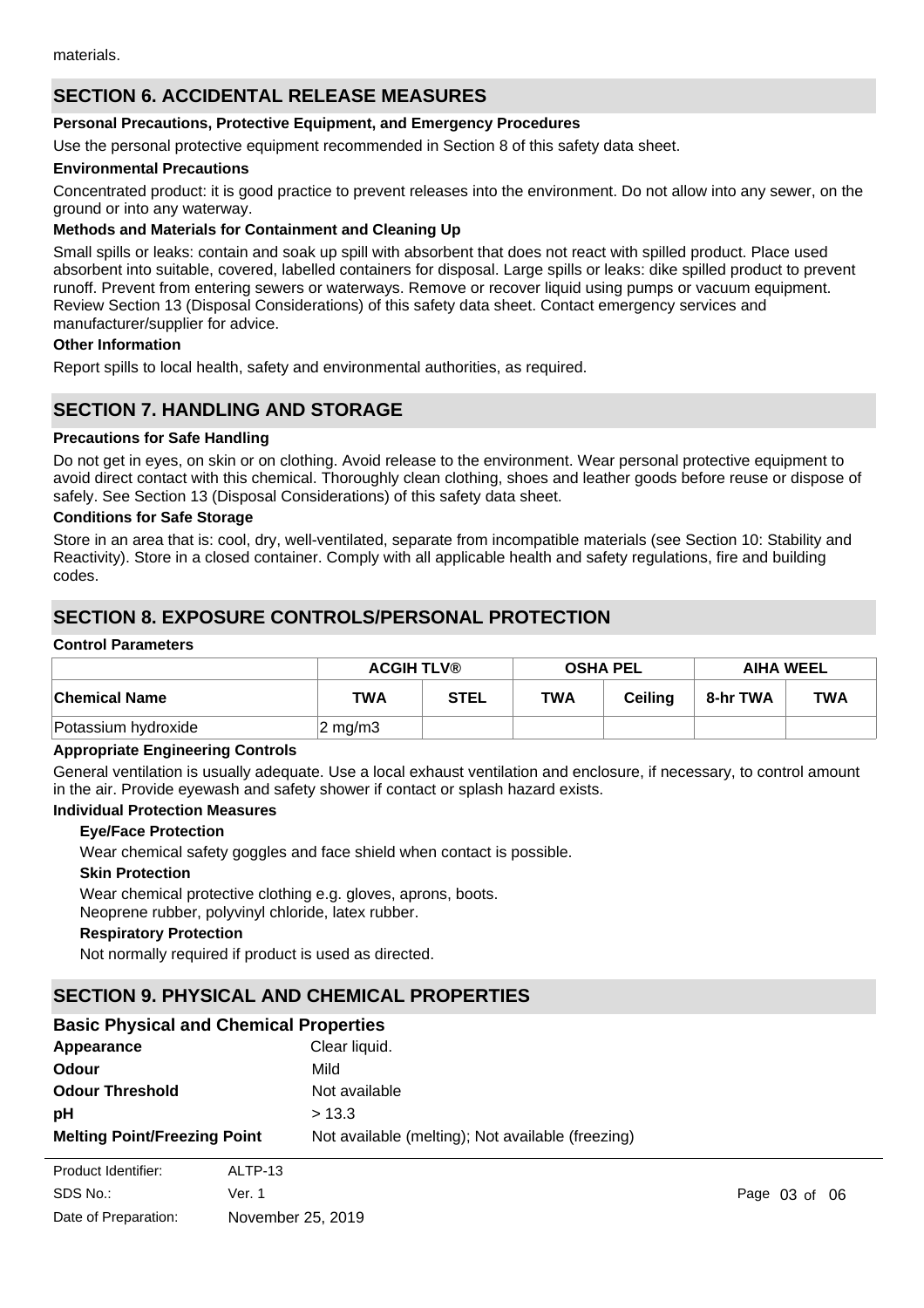| <b>Initial Boiling Point/Range</b>                           | 100 °C                                         |
|--------------------------------------------------------------|------------------------------------------------|
| <b>Flash Point</b>                                           | Not available                                  |
| <b>Evaporation Rate</b>                                      | Not available                                  |
| Flammability (solid, gas)                                    | Will not burn.                                 |
| <b>Upper/Lower Flammability or</b><br><b>Explosive Limit</b> | Not applicable (upper); Not applicable (lower) |
| <b>Vapour Pressure</b>                                       | Not available                                  |
| Vapour Density (air = 1)                                     | ∼ 1                                            |
| Relative Density (water $= 1$ )                              | 1.15                                           |
| <b>Solubility</b>                                            | Soluble in water                               |
| <b>Partition Coefficient,</b><br>n-Octanol/Water (Log Kow)   | Not available                                  |
| <b>Auto-ignition Temperature</b>                             | Not available                                  |
| <b>Decomposition Temperature</b>                             | Not available                                  |
| <b>Viscosity</b>                                             | Not available (kinematic)                      |
| <b>Other Information</b>                                     |                                                |
| <b>Physical State</b>                                        | Liquid                                         |

# **SECTION 10. STABILITY AND REACTIVITY**

**Chemical Stability** Normally stable. **Conditions to Avoid** Incompatible materials. **Incompatible Materials** Strong oxidizing agents (e.g. perchloric acid). **Hazardous Decomposition Products** None known. **Possibility of Hazardous Reactions** None known. **Reactivity** Not reactive.

# **SECTION 11. TOXICOLOGICAL INFORMATION**

## **Likely Routes of Exposure**

Inhalation; skin contact; eye contact.

## **Acute Toxicity**

| <b>Chemical Name</b>                     | <b>LC50</b>                             | LD50 (oral)      | LD50 (dermal)           |
|------------------------------------------|-----------------------------------------|------------------|-------------------------|
| Tetrasodium EDTA                         | $> 1-5$ mg/L (rat) (4-hour<br>exposure) | 1780 mg/kg (rat) |                         |
| Potassium hydroxide                      |                                         | 365 mg/kg (rat)  | $> 1260$ mg/kg (rabbit) |
| Sodium Metasilicate                      |                                         | 1153 mg/kg (rat) |                         |
| Alcohols, C9-11, ethoxylated,<br>liquids |                                         | 1378 mg/kg (rat) | $>$ 2000 mg/kg (rabbit) |
| Lauryl Dimethyl Amine Oxide              |                                         | 2700 mg/kg (rat) |                         |

## **Skin Corrosion/Irritation**

Contact can cause pain, redness, burns, and blistering. Permanent scarring can result.

## **Serious Eye Damage/Irritation**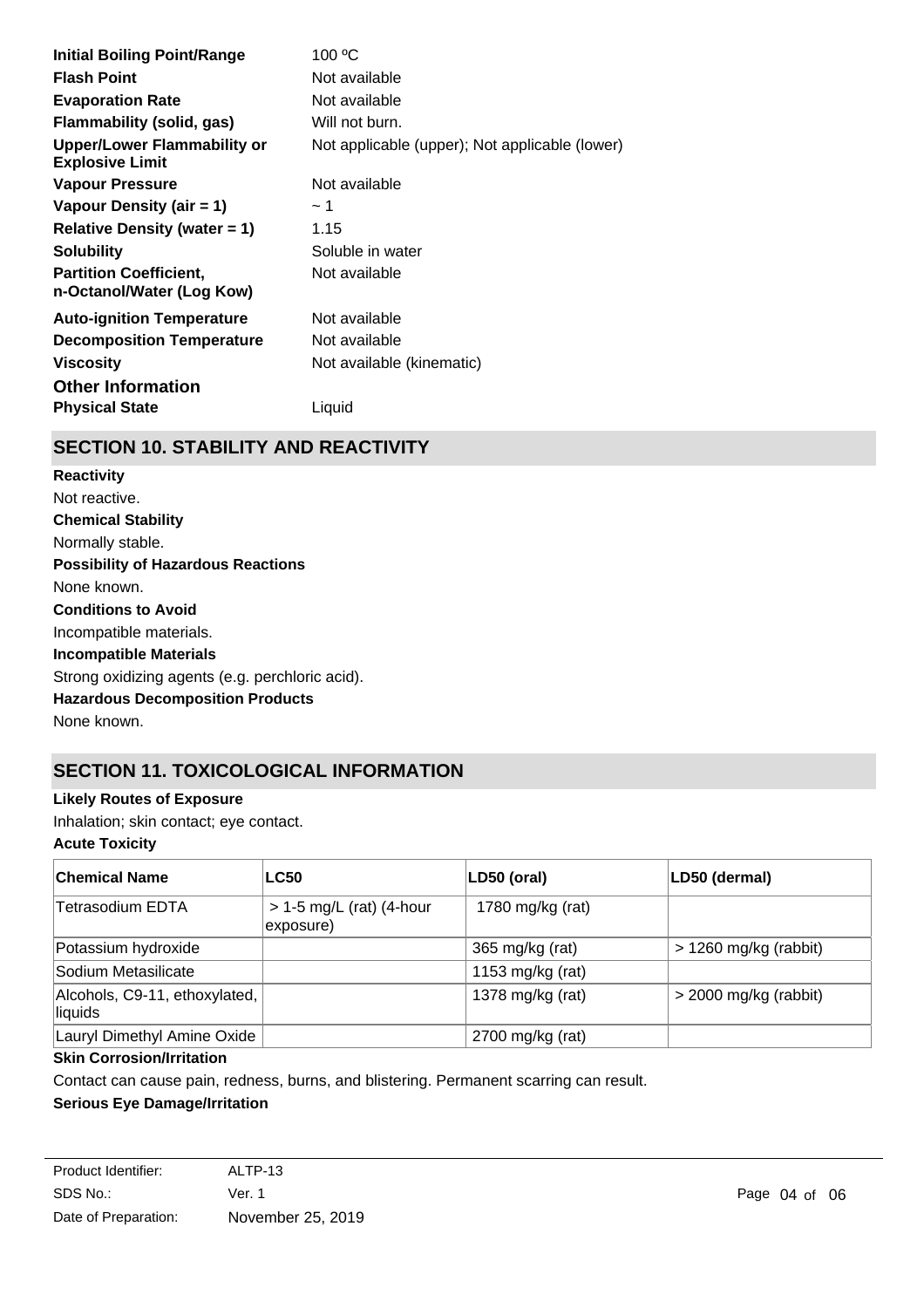Contact causes severe burns with redness, swelling, pain and blurred vision. Permanent damage including blindness can result.

# **STOT (Specific Target Organ Toxicity) - Single Exposure**

## **Inhalation**

Can cause nose, throat and respiratory tract irritation, coughing and headache.

#### **Ingestion**

May cause severe irritation or burns to the mouth, throat and stomach. Symptoms may include nausea, vomiting, stomach cramps and diarrhea.

## **Aspiration Hazard**

Not known to be an aspiration hazard.

## **STOT (Specific Target Organ Toxicity) - Repeated Exposure**

Symptoms may include dry, red, cracked skin (dermatitis).

## **Respiratory and/or Skin Sensitization**

No information was located.

#### **Carcinogenicity**

No components listed by IARC, ACGIH and NTP.

## **Reproductive Toxicity**

## **Development of Offspring**

No indication from ingredients.

#### **Sexual Function and Fertility**

No indication from ingredients.

#### **Effects on or via Lactation**

No indication from ingredients.

## **Germ Cell Mutagenicity**

No information was located.

## **Interactive Effects**

No information was located.

# **SECTION 12. ECOLOGICAL INFORMATION**

All components of this product are biodegradable by Regulation (EC) No 648/2004.

## **Toxicity**

## **Acute Aquatic Toxicity**

| <b>Chemical Name</b>                     | LC50 Fish                                                                          | EC50 Crustacea                                               | <b>ErC50 Aquatic</b><br><b>Plants</b> | ErC50 Algae |
|------------------------------------------|------------------------------------------------------------------------------------|--------------------------------------------------------------|---------------------------------------|-------------|
| Tetrasodium EDTA                         | 34-62 $mg/L$<br>(Lepomis<br>macrochirus<br>(bluegill); 96-hour;<br>static)         | 113 mg/L (Daphnia<br>magna (water flea);<br>48-hour; static) |                                       |             |
| Potassium hydroxide                      | 80 mg/L (96-hour)                                                                  | 56 mg/L (48-hour)                                            |                                       |             |
| Sodium Metasilicate                      | 210 mg/L (96-hour)                                                                 | 216 mg/L (96-hour)                                           |                                       |             |
| Alcohols, C9-11,<br>ethoxylated, liquids | 11 $mg/L$<br>(Pimephales<br>promelas (fathead<br>minnow); 96-hour;<br>fresh water) | 5.3 mg/L (Daphnia<br>magna (water flea);<br>48-hour)         |                                       |             |

## **Chronic Aquatic Toxicity**

| <b>Chemical Name</b>                     | <b>NOEC Fish</b> | EC50 Fish | <b>NOEC Crustacea</b> | <b>EC50 Crustacea</b> |
|------------------------------------------|------------------|-----------|-----------------------|-----------------------|
| Alcohols, C9-11,<br>ethoxylated, liquids | 1.5 mg/L         |           |                       |                       |
| en et et en element de la mondelle Utter |                  |           |                       |                       |

## **Persistence and Degradability**

| Product Identifier:  | ALTP-13           |            |
|----------------------|-------------------|------------|
| SDS No.:             | Ver. 1            | Page 05 of |
| Date of Preparation: | November 25, 2019 |            |